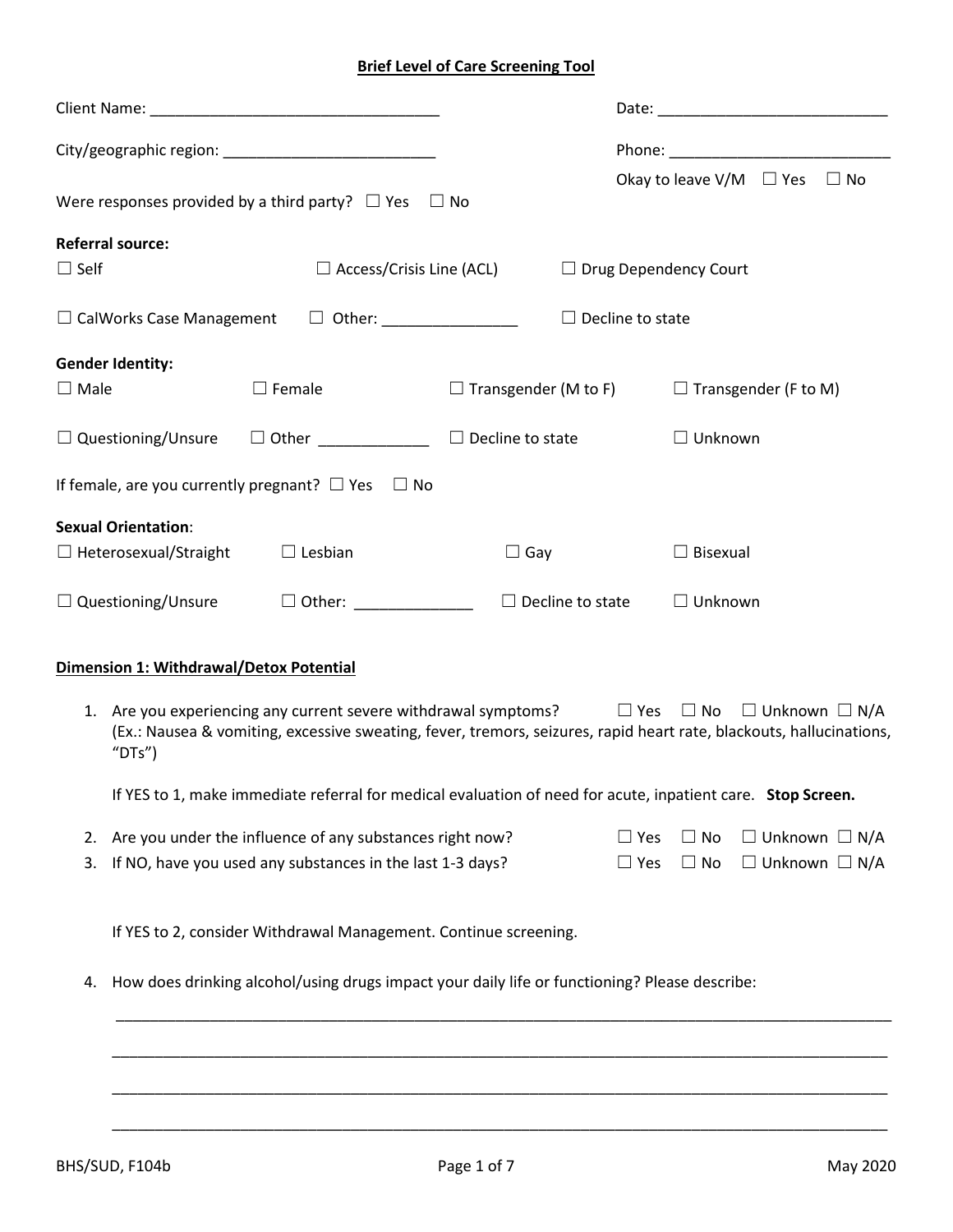| Comments:                |                                     |                                                                                                             |                          |                                     |
|--------------------------|-------------------------------------|-------------------------------------------------------------------------------------------------------------|--------------------------|-------------------------------------|
|                          |                                     |                                                                                                             |                          |                                     |
|                          |                                     |                                                                                                             |                          |                                     |
|                          |                                     |                                                                                                             |                          |                                     |
|                          |                                     |                                                                                                             |                          |                                     |
|                          |                                     |                                                                                                             |                          |                                     |
|                          |                                     |                                                                                                             |                          |                                     |
|                          |                                     |                                                                                                             |                          |                                     |
|                          |                                     |                                                                                                             |                          |                                     |
|                          |                                     | Severity Rating - Dimension 1 (Substance Use, Acute Intoxication, Withdrawal Potential)                     |                          |                                     |
|                          |                                     | Please Check one of the following levels of severity                                                        |                          |                                     |
| $\square$ 0: None        | $\Box$ 1: Mild                      | $\square$ 2: Moderate                                                                                       | $\Box$ 3: Significant    | $\square$ 4: Severe                 |
| Fully functioning, no    | Mild to moderate                    | Intoxication may be                                                                                         | Severe signs/symptoms    | Incapacitated, with                 |
| signs of intoxication or | intoxication interferes             | severe, but responds to                                                                                     | of intoxication indicate | severe signs/symptoms.              |
| W/D present.             | with daily functioning,             | support; not posing a                                                                                       | an imminent danger to    | Severe W/D presents                 |
|                          | but does not pose a                 | danger to self or others.                                                                                   | self/others. Risk of     | danger, such as seizures.           |
|                          | danger to self/others.              | Moderate risk of severe                                                                                     | severe but manageable    | Continued use poses an              |
|                          | Minimal risk of severe              | $W/D$ .                                                                                                     | W/D; or W/D is           | imminent threat to life             |
|                          | $W/D$ .                             |                                                                                                             | worsening.               | (e.g., liver failure, GI            |
|                          |                                     |                                                                                                             |                          | bleeding, or fetal death).          |
|                          |                                     |                                                                                                             |                          |                                     |
|                          |                                     | Dimension 2: Biomedical Conditions and Complications (not related to withdrawal)                            |                          |                                     |
|                          |                                     |                                                                                                             |                          |                                     |
| 1.                       | Are you having a medical emergency? |                                                                                                             | $\Box$ Yes               | $\Box$ No $\Box$ Unknown $\Box$ N/A |
|                          |                                     | If YES to 1, make immediate referral for medical evaluation of need for acute, inpatient care. Stop Screen. |                          |                                     |
| 2.                       |                                     | Do you have any physical health conditions or disabilities? If yes, describe below.                         |                          |                                     |
| $\Box$ Yes<br>$\Box$ No  | $\square$ Unknown $\square$ N/A     |                                                                                                             |                          |                                     |
|                          |                                     |                                                                                                             |                          |                                     |
|                          |                                     |                                                                                                             |                          |                                     |

| If yes to #2, do any of these health conditions have an impact on your daily life or functioning?                                                                                                                                    |  |                                                |
|--------------------------------------------------------------------------------------------------------------------------------------------------------------------------------------------------------------------------------------|--|------------------------------------------------|
|                                                                                                                                                                                                                                      |  | $\Box$ Yes $\Box$ No $\Box$ Unknown $\Box$ N/A |
| If yes, describe: <u>the contract of the set of the set of the set of the set of the set of the set of the set of the set of the set of the set of the set of the set of the set of the set of the set of the set of the set of </u> |  |                                                |
|                                                                                                                                                                                                                                      |  |                                                |
|                                                                                                                                                                                                                                      |  |                                                |
|                                                                                                                                                                                                                                      |  |                                                |

\_\_\_\_\_\_\_\_\_\_\_\_\_\_\_\_\_\_\_\_\_\_\_\_\_\_\_\_\_\_\_\_\_\_\_\_\_\_\_\_\_\_\_\_\_\_\_\_\_\_\_\_\_\_\_\_\_\_\_\_\_\_\_\_\_\_\_\_\_\_\_\_\_\_\_\_\_\_\_\_\_\_\_\_\_\_\_\_\_\_\_

\_\_\_\_\_\_\_\_\_\_\_\_\_\_\_\_\_\_\_\_\_\_\_\_\_\_\_\_\_\_\_\_\_\_\_\_\_\_\_\_\_\_\_\_\_\_\_\_\_\_\_\_\_\_\_\_\_\_\_\_\_\_\_\_\_\_\_\_\_\_\_\_\_\_\_\_\_\_\_\_\_\_\_\_\_\_\_\_\_\_\_

\_\_\_\_\_\_\_\_\_\_\_\_\_\_\_\_\_\_\_\_\_\_\_\_\_\_\_\_\_\_\_\_\_\_\_\_\_\_\_\_\_\_\_\_\_\_\_\_\_\_\_\_\_\_\_\_\_\_\_\_\_\_\_\_\_\_\_\_\_\_\_\_\_\_\_\_\_\_\_\_\_\_\_\_\_\_\_\_\_\_\_

\_\_\_\_\_\_\_\_\_\_\_\_\_\_\_\_\_\_\_\_\_\_\_\_\_\_\_\_\_\_\_\_\_\_\_\_\_\_\_\_\_\_\_\_\_\_\_\_\_\_\_\_\_\_\_\_\_\_\_\_\_\_\_\_\_\_\_\_\_\_\_\_\_\_\_\_\_\_\_\_\_\_\_\_\_\_\_\_\_\_\_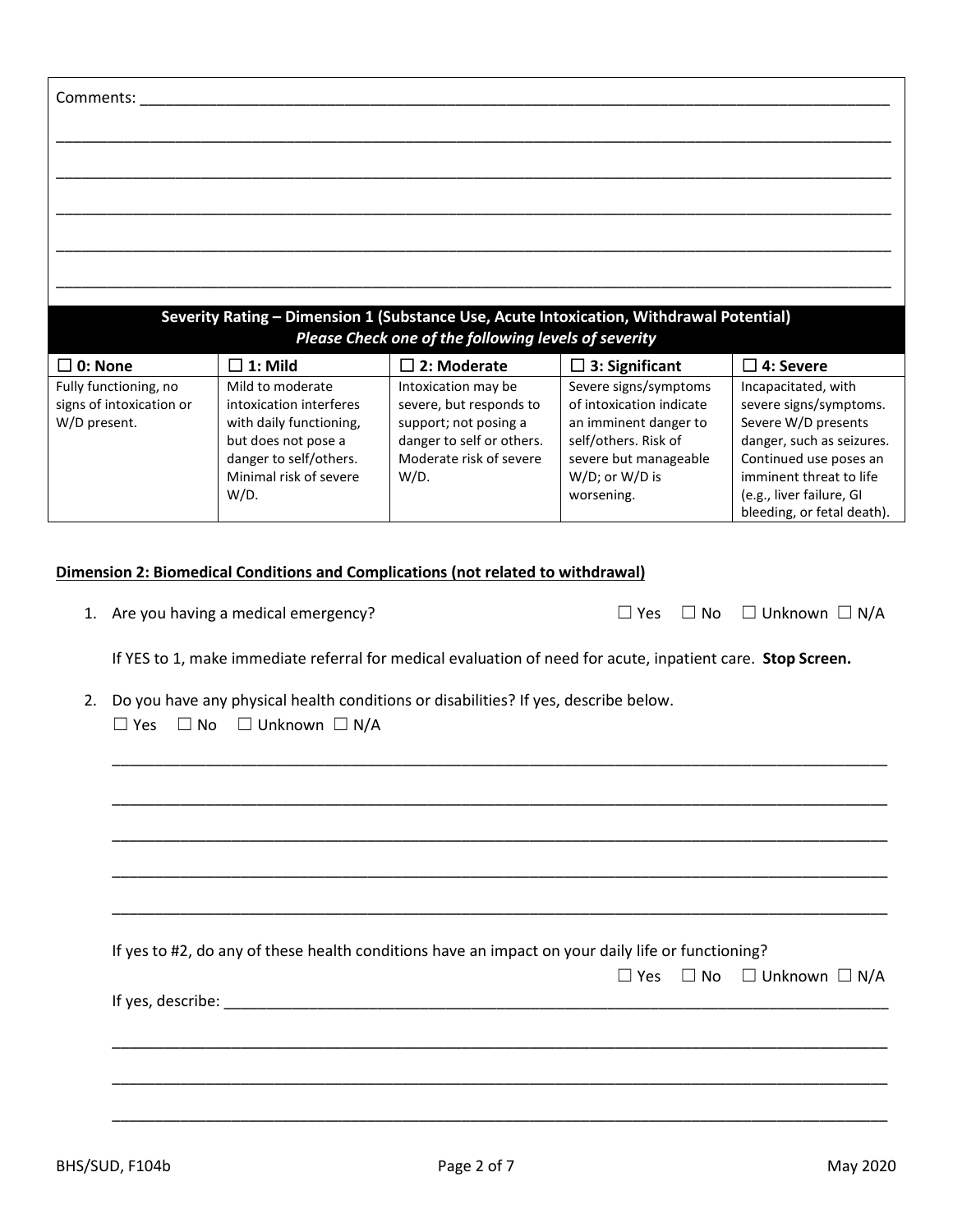3. Do you require any special accommodations? (e.g., wheelchair, other?)  $\Box$  Yes  $\Box$  No  $\Box$  Unknown  $\Box$  N/A If yes, specify: **We are all that if yeses**  $\frac{1}{2}$ 

| Comments:                                       |                                               |                                                                         |                                                     |                                                         |
|-------------------------------------------------|-----------------------------------------------|-------------------------------------------------------------------------|-----------------------------------------------------|---------------------------------------------------------|
|                                                 |                                               |                                                                         |                                                     |                                                         |
|                                                 |                                               |                                                                         |                                                     |                                                         |
|                                                 |                                               |                                                                         |                                                     |                                                         |
|                                                 |                                               |                                                                         |                                                     |                                                         |
|                                                 |                                               |                                                                         |                                                     |                                                         |
|                                                 |                                               |                                                                         |                                                     |                                                         |
|                                                 |                                               |                                                                         |                                                     |                                                         |
|                                                 |                                               | Severity Rating - Dimension 2 (Biomedical Conditions and Complications) |                                                     |                                                         |
|                                                 |                                               | Please Check one of the following levels of severity                    |                                                     |                                                         |
| $\square$ 0: None                               | $\Box$ 1: Mild                                | $\square$ 2: Moderate                                                   | $\Box$ 3: Significant                               | $\square$ 4: Severe                                     |
| Fully functioning and                           | Adequate ability to cope                      | Some difficulty tolerating                                              | Poor ability to tolerate                            | The person is                                           |
| able to cope with any<br>physical discomfort or | with physical discomfort.<br>Mild to moderate | physical problems. Acute,<br>non-life threatening                       | and cope with physical<br>problems, and/or          | incapacitated, with<br>severe medical problems          |
| pain.                                           | symptoms (such as mild                        | medical symptoms (such                                                  | general health condition                            | (such as extreme pain,                                  |
|                                                 | to moderate pain)                             | as acute episodes of                                                    | is poor. Serious medical                            | uncontrolled diabetes,                                  |
|                                                 | interfere with daily<br>functioning.          | chronic, distracting pain,<br>or signs of malnutrition or               | problems neglected<br>during outpatient or IOT      | GI bleeding, or infection<br>requiring IV antibiotics). |
|                                                 |                                               | electrolyte imbalance) are                                              | services. Severe medical                            |                                                         |
|                                                 |                                               | present. Serious                                                        | problems (such as                                   |                                                         |
|                                                 |                                               | biomedical problems are                                                 | severe pain requiring                               |                                                         |
|                                                 |                                               | neglected.                                                              | medication, or hard to                              |                                                         |
|                                                 |                                               |                                                                         | control Type 1 Diabetes)<br>are present but stable. |                                                         |

### **Dimension 3: Emotional/Behavioral/Cognitive Conditions and Complications**

1. Are you currently having thoughts of suicide or hurting yourself?  $□$  Yes  $□$  No  $□$  Unknown  $□$  N/A

If yes, please explain below and explain if you have a plan and the means to attempt suicide or hurt yourself:

\_\_\_\_\_\_\_\_\_\_\_\_\_\_\_\_\_\_\_\_\_\_\_\_\_\_\_\_\_\_\_\_\_\_\_\_\_\_\_\_\_\_\_\_\_\_\_\_\_\_\_\_\_\_\_\_\_\_\_\_\_\_\_\_\_\_\_\_\_\_\_\_\_\_\_\_\_\_\_\_\_\_\_\_\_\_\_\_\_\_\_

\_\_\_\_\_\_\_\_\_\_\_\_\_\_\_\_\_\_\_\_\_\_\_\_\_\_\_\_\_\_\_\_\_\_\_\_\_\_\_\_\_\_\_\_\_\_\_\_\_\_\_\_\_\_\_\_\_\_\_\_\_\_\_\_\_\_\_\_\_\_\_\_\_\_\_\_\_\_\_\_\_\_\_\_\_\_\_\_\_\_\_

\_\_\_\_\_\_\_\_\_\_\_\_\_\_\_\_\_\_\_\_\_\_\_\_\_\_\_\_\_\_\_\_\_\_\_\_\_\_\_\_\_\_\_\_\_\_\_\_\_\_\_\_\_\_\_\_\_\_\_\_\_\_\_\_\_\_\_\_\_\_\_\_\_\_\_\_\_\_\_\_\_\_\_\_\_\_\_\_\_\_\_

2. Are you currently having thoughts of causing physical harm to others?  $\Box$  Yes  $\Box$  No  $\Box$  Unknown  $\Box$  N/A If yes, do you have a plan and the means to harm others? Please explain:

If YES to 2, ask additional questions to further assess for Tarasoff. **If found to be a Tarasoff incident, follow current Tarasoff process.**

3. Are you currently experiencing a behavioral health crisis, such as severe mental or emotional issues? ☐ Yes ☐ No ☐ Unknown ☐ N/A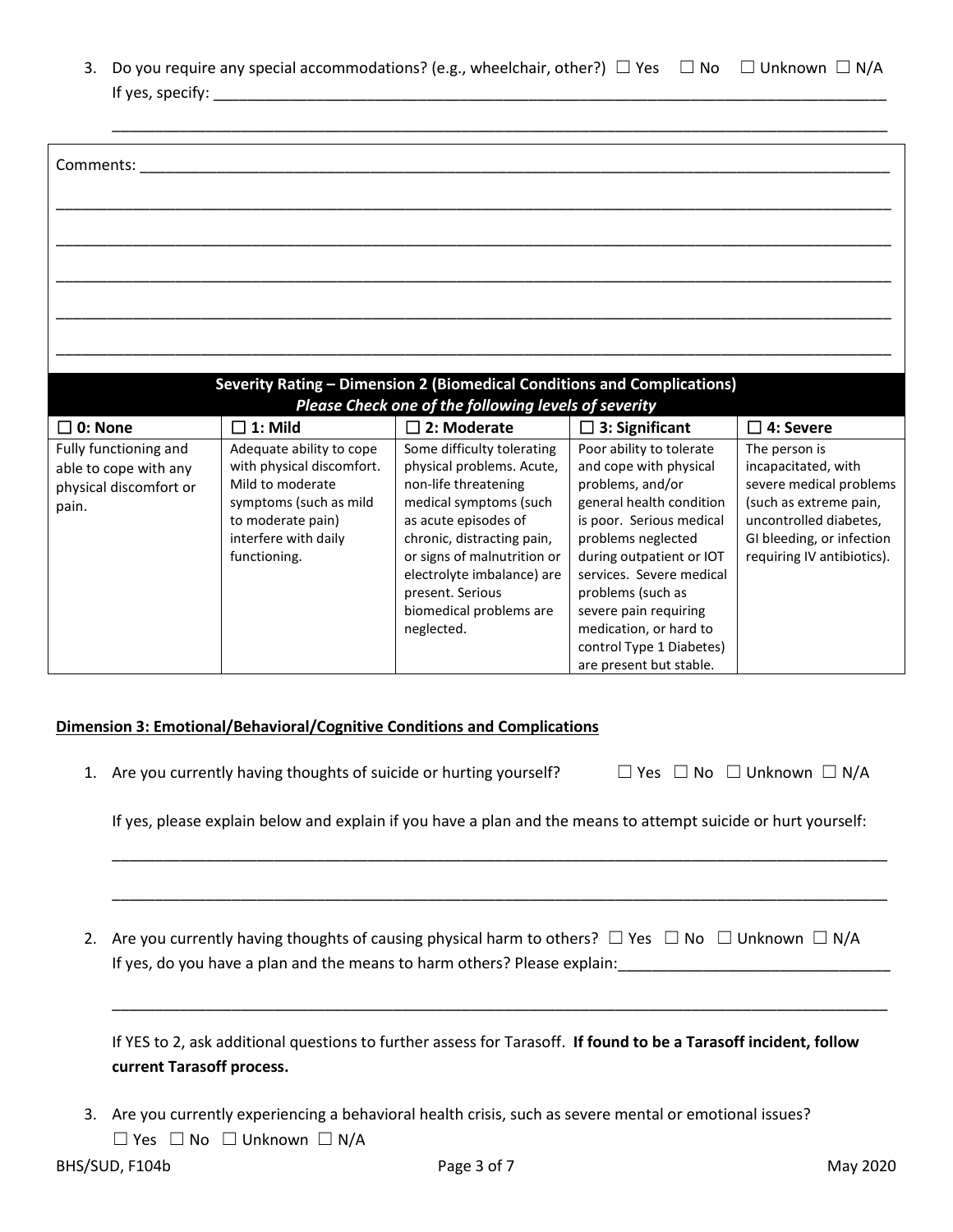|                   |                                                                                                                                                                                         | If clinically indicated due to client's answer "yes" and details, refer to nearest psychiatric emergency facility,<br>follow and respond as directed by agency policy and procedure. Stop Screen.                                 |                                                                                                                                                                                         |                                                                                                                                                                                              |                                                                                                                                                                                                                                                         |
|-------------------|-----------------------------------------------------------------------------------------------------------------------------------------------------------------------------------------|-----------------------------------------------------------------------------------------------------------------------------------------------------------------------------------------------------------------------------------|-----------------------------------------------------------------------------------------------------------------------------------------------------------------------------------------|----------------------------------------------------------------------------------------------------------------------------------------------------------------------------------------------|---------------------------------------------------------------------------------------------------------------------------------------------------------------------------------------------------------------------------------------------------------|
| 4.                |                                                                                                                                                                                         | Do you have a mental health diagnosis?                                                                                                                                                                                            |                                                                                                                                                                                         |                                                                                                                                                                                              | $\Box$ Yes $\Box$ No $\Box$ Unknown $\Box$ N/A                                                                                                                                                                                                          |
|                   |                                                                                                                                                                                         | 5. If yes to #4, does your mental health have an impact on your daily life or functioning?                                                                                                                                        |                                                                                                                                                                                         |                                                                                                                                                                                              |                                                                                                                                                                                                                                                         |
|                   |                                                                                                                                                                                         | $\Box$ Yes $\Box$ No $\Box$ Unknown $\Box$ N/A                                                                                                                                                                                    |                                                                                                                                                                                         |                                                                                                                                                                                              |                                                                                                                                                                                                                                                         |
|                   |                                                                                                                                                                                         |                                                                                                                                                                                                                                   |                                                                                                                                                                                         |                                                                                                                                                                                              |                                                                                                                                                                                                                                                         |
|                   |                                                                                                                                                                                         |                                                                                                                                                                                                                                   |                                                                                                                                                                                         |                                                                                                                                                                                              |                                                                                                                                                                                                                                                         |
|                   |                                                                                                                                                                                         |                                                                                                                                                                                                                                   |                                                                                                                                                                                         |                                                                                                                                                                                              |                                                                                                                                                                                                                                                         |
|                   |                                                                                                                                                                                         |                                                                                                                                                                                                                                   |                                                                                                                                                                                         |                                                                                                                                                                                              |                                                                                                                                                                                                                                                         |
|                   |                                                                                                                                                                                         |                                                                                                                                                                                                                                   |                                                                                                                                                                                         |                                                                                                                                                                                              |                                                                                                                                                                                                                                                         |
|                   |                                                                                                                                                                                         |                                                                                                                                                                                                                                   |                                                                                                                                                                                         |                                                                                                                                                                                              |                                                                                                                                                                                                                                                         |
|                   |                                                                                                                                                                                         |                                                                                                                                                                                                                                   |                                                                                                                                                                                         |                                                                                                                                                                                              |                                                                                                                                                                                                                                                         |
|                   |                                                                                                                                                                                         |                                                                                                                                                                                                                                   |                                                                                                                                                                                         |                                                                                                                                                                                              |                                                                                                                                                                                                                                                         |
|                   |                                                                                                                                                                                         |                                                                                                                                                                                                                                   |                                                                                                                                                                                         |                                                                                                                                                                                              |                                                                                                                                                                                                                                                         |
|                   |                                                                                                                                                                                         | Severity Rating - Dimension 3 (Emotional, Behavioral or Cognitive (EBC) Conditions or Complications)                                                                                                                              |                                                                                                                                                                                         |                                                                                                                                                                                              |                                                                                                                                                                                                                                                         |
|                   |                                                                                                                                                                                         |                                                                                                                                                                                                                                   | Please Check one of the following levels of severity                                                                                                                                    |                                                                                                                                                                                              |                                                                                                                                                                                                                                                         |
| $\square$ 0: None |                                                                                                                                                                                         | $\square$ 1: Mild                                                                                                                                                                                                                 | $\square$ 2: Moderate                                                                                                                                                                   | 3: Significant<br>$\mathbb{C}^1$                                                                                                                                                             | 4: Severe<br>П                                                                                                                                                                                                                                          |
| domains           | Good impulse control,<br>coping skills and sub-<br>(dangerousness/lethality,<br>interference with<br>recovery efforts, social<br>functioning, self-care<br>ability, course of illness). | There is a suspected or<br>diagnosed EBC condition<br>that requires<br>intervention, but does<br>not significantly interfere<br>with treatment.<br>Relationships are being<br>impaired but not<br>endangered by substance<br>use. | Persistent EBC condition,<br>with symptoms that<br>distract from recovery<br>efforts, but are not an<br>immediate threat to<br>safety and do not<br>prevent independent<br>functioning. | Severe EBC<br>symptomatology, but<br>sufficient control that<br>does not require<br>involuntary confinement.<br>Impulses to harm<br>self/others, but not<br>dangerous in a 24-hr.<br>setting | Severe EBC<br>symptomatology;<br>requires involuntary<br>confinement. Exhibits<br>severe and acute life-<br>threatening symptoms<br>(e.g., dangerous or<br>impulsive behavior or<br>cognitive functioning)<br>posing imminent danger<br>to self/others. |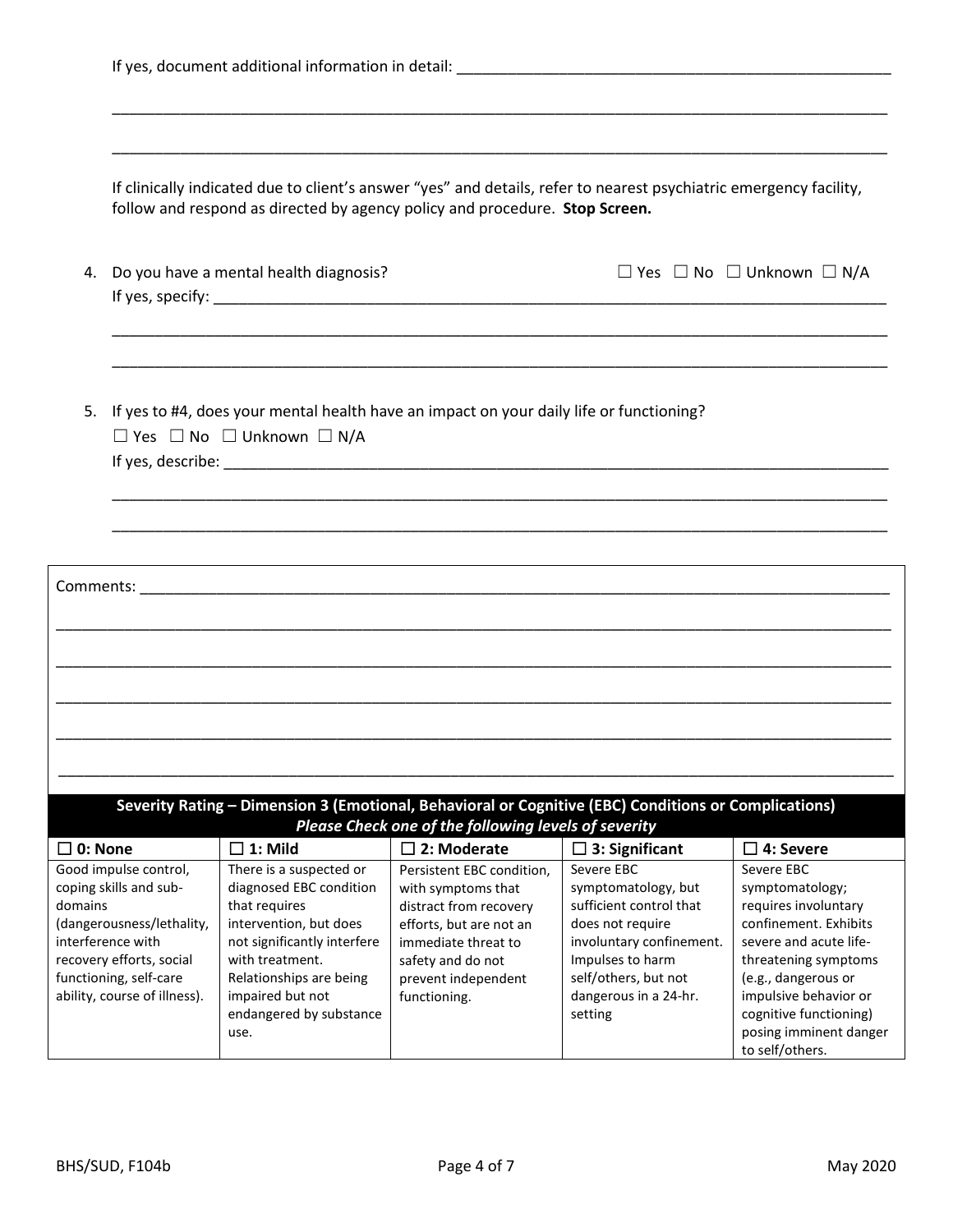#### **Dimension 4: Readiness to Change**

|  |  |  | 1. Have you been mandated or directed to receive SUD (substance use disorder) treatment? |
|--|--|--|------------------------------------------------------------------------------------------|
|--|--|--|------------------------------------------------------------------------------------------|

|                                                                                             | $\Box$ Yes $\Box$ No $\Box$ Unknown $\Box$ N/A                                                                                                                                                                                                        |                                                                                                                                                                                                                                                                           |                                                                                                                        |                                                                                                                                                                                                                                                                                            |
|---------------------------------------------------------------------------------------------|-------------------------------------------------------------------------------------------------------------------------------------------------------------------------------------------------------------------------------------------------------|---------------------------------------------------------------------------------------------------------------------------------------------------------------------------------------------------------------------------------------------------------------------------|------------------------------------------------------------------------------------------------------------------------|--------------------------------------------------------------------------------------------------------------------------------------------------------------------------------------------------------------------------------------------------------------------------------------------|
|                                                                                             | 2. How ready are you to change your alcohol or drug use now? $\square$ Unknown $\square$ N/A                                                                                                                                                          |                                                                                                                                                                                                                                                                           |                                                                                                                        |                                                                                                                                                                                                                                                                                            |
| $\Box$ Not ready                                                                            | $\Box$ Getting Ready                                                                                                                                                                                                                                  | $\Box$ Ready                                                                                                                                                                                                                                                              | $\Box$ In process of<br>making changes                                                                                 | $\Box$ Sustained change<br>made (Maintenance)                                                                                                                                                                                                                                              |
|                                                                                             | <b>Comments:</b> Comments: 2008 and 2008 and 2008 and 2008 and 2008 and 2008 and 2008 and 2008 and 2008 and 2008 and 2008 and 2008 and 2008 and 2008 and 2008 and 2008 and 2008 and 2008 and 2008 and 2008 and 2008 and 2008 and 20                   |                                                                                                                                                                                                                                                                           |                                                                                                                        |                                                                                                                                                                                                                                                                                            |
|                                                                                             |                                                                                                                                                                                                                                                       | Severity Rating - Dimension 4 (Readiness to Change)<br>Please check one of the following levels of severity                                                                                                                                                               |                                                                                                                        |                                                                                                                                                                                                                                                                                            |
| $\square$ 0: None                                                                           | $\Box$ 1: Mild                                                                                                                                                                                                                                        | $\square$ 2: Moderate                                                                                                                                                                                                                                                     | $\Box$ 3: Significant                                                                                                  | $\square$ 4: Severe                                                                                                                                                                                                                                                                        |
| Engaged in treatment as<br>a proactive, responsible<br>participant. Committed<br>to change. | Ambivalent of the need<br>to change. Willing to<br>explore need for<br>treatment and strategies<br>to reduce or stop<br>substance use. May<br>believe it will not be<br>difficult to change, or<br>does not accept a full<br>recovery treatment plan. | Reluctant to agree to<br>treatment. Able to<br>articulate negative<br>consequences (of<br>substance use and/or<br>mental health problems)<br>but has low commitment<br>to change. Passively<br>involved in treatment<br>(variable follow through,<br>variable attendance) | Minimal awareness of<br>need to change. Only<br>partially able to follow<br>through with treatment<br>recommendations. | Unable to follow through,<br>little or no awareness of<br>problems, knows very<br>little about addiction,<br>sees no connection<br>between substance<br>use/consequences. Not<br>willing to explore change.<br>Unwilling/unable to<br>follow through with<br>treatment<br>recommendations. |

### **Dimension 5: Relapse/Continued Use Potential**

- 1. Have you drank or used on most days (15 or more) in the last 30 days?  $\Box$  Yes  $\Box$  No  $\Box$  Unknown  $\Box$  N/A
- 2. Are you likely to continue to drink or use without treatment?  $□$  Yes  $□$  No  $□$  Unknown  $□$  N/A
- 
- 3. On a scale from 0 to 10, with 0 being "none" and 10 being "very likely", how would you describe your

desire/urge to use substances? □ Unknown □ N/A

| <b>None</b> | _<br>_ | __ |  |  | $-$ |  | _____<br>_ | $M_{\rm max}$<br>с                |
|-------------|--------|----|--|--|-----|--|------------|-----------------------------------|
|             |        |    |  |  |     |  | ᅩ          | $\cdots$<br>ikelv<br><b>TIVEI</b> |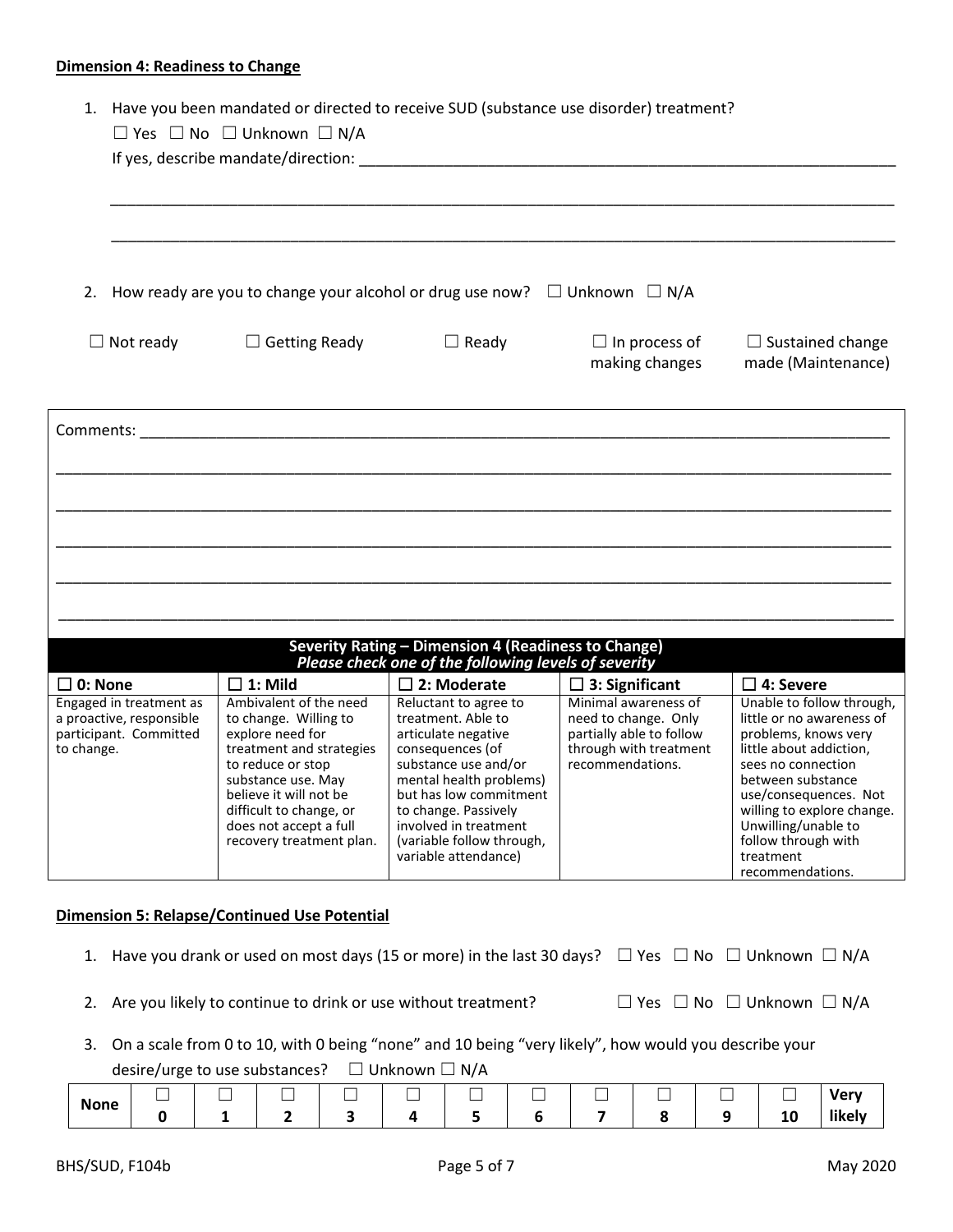| Comments:                                                                                                                     |                                                                                               |                                                                                                                          |                                                                                                    |                                                                                                                                                                                                                       |
|-------------------------------------------------------------------------------------------------------------------------------|-----------------------------------------------------------------------------------------------|--------------------------------------------------------------------------------------------------------------------------|----------------------------------------------------------------------------------------------------|-----------------------------------------------------------------------------------------------------------------------------------------------------------------------------------------------------------------------|
|                                                                                                                               |                                                                                               |                                                                                                                          |                                                                                                    |                                                                                                                                                                                                                       |
|                                                                                                                               |                                                                                               |                                                                                                                          |                                                                                                    |                                                                                                                                                                                                                       |
|                                                                                                                               |                                                                                               |                                                                                                                          |                                                                                                    |                                                                                                                                                                                                                       |
|                                                                                                                               |                                                                                               |                                                                                                                          |                                                                                                    |                                                                                                                                                                                                                       |
|                                                                                                                               |                                                                                               | Please check one of the following levels of severity                                                                     | Severity Rating - Dimension 5 (Relapse, Continued Use, or Continued Problem Potential)             |                                                                                                                                                                                                                       |
| $\square$ 0: None                                                                                                             | $\Box$ 1: Mild                                                                                | $\square$ 2: Moderate                                                                                                    | $\Box$ 3: Significant                                                                              | $\square$ 4: Severe                                                                                                                                                                                                   |
| Low or no potential for<br>further substance use<br>problems or has low<br>relapse potential. Good<br>coping skills in place. | Minimal relapse<br>potential. Some risk, but<br>fair coping and relapse<br>prevention skills. | Impaired recognition and<br>understanding of<br>substance use relapse<br>issues. Able to self-<br>manage with prompting. | Little recognition and<br>understanding of relapse<br>issues, poor skills to cope<br>with relapse. | Repeated treatment<br>episodes have had little<br>positive effect on<br>functioning. No coping<br>skills for<br>relapse/addiction<br>problems. Substance<br>use/behavior places<br>self/others in imminent<br>danger. |

# **Dimension 6: Recovery Environment**

| 1. Is your current living situation unsafe or harmful to your recovery?                                                         |  | $\Box$ Yes $\Box$ No $\Box$ Unknown $\Box$ N/A |  |
|---------------------------------------------------------------------------------------------------------------------------------|--|------------------------------------------------|--|
| 2. Do you have relationships that are supportive of you and your recovery?                                                      |  | $\Box$ Yes $\Box$ No $\Box$ Unknown $\Box$ N/A |  |
| 3. Do you struggle to care for yourself?                                                                                        |  | $\Box$ Yes $\Box$ No $\Box$ Unknown $\Box$ N/A |  |
| 4. Have your ever been arrested/charged/convicted/registered for arson?                                                         |  | $\Box$ Yes $\Box$ No $\Box$ Unknown $\Box$ N/A |  |
| 5. Have you even been arrested/charged/convicted/registered for a sex crimes(s)? $\Box$ Yes $\Box$ No $\Box$ Unknown $\Box$ N/A |  |                                                |  |

| Comments:                                                           |                                                                                                                    |                                                                                                  | Severity Rating - Dimension 6 (Recovery/Living Environment)                                           |                                                                                                                                                                                                                                                                                                                                 |
|---------------------------------------------------------------------|--------------------------------------------------------------------------------------------------------------------|--------------------------------------------------------------------------------------------------|-------------------------------------------------------------------------------------------------------|---------------------------------------------------------------------------------------------------------------------------------------------------------------------------------------------------------------------------------------------------------------------------------------------------------------------------------|
|                                                                     |                                                                                                                    | Please check one of the following levels of severity                                             |                                                                                                       |                                                                                                                                                                                                                                                                                                                                 |
| $\square$ 0: None                                                   | $\square$ 1: Mild                                                                                                  | $\square$ 2: Moderate                                                                            | $\Box$ 3: Significant                                                                                 | $\square$ 4: Severe                                                                                                                                                                                                                                                                                                             |
| Supportive<br>environment and/or<br>able to cope in<br>environment. | Passive/disinterested<br>social support, but not<br>too distracted by this<br>situation and still able<br>to cope. | Unsupportive<br>environment, but able<br>to cope with clinical<br>structure most of the<br>time. | Unsupportive environment<br>and the client has difficulty<br>coping, even with clinical<br>structure. | Environment toxic/hostile to<br>recovery (i.e. many drug-using<br>friends, or drugs are readily<br>available in the home<br>environment, or there are<br>chronic lifestyle problems).<br>Unable to cope with the<br>negative effects of this<br>environment on recovery (i.e.<br>environment may pose a threat<br>to recovery). |

 $\Gamma$